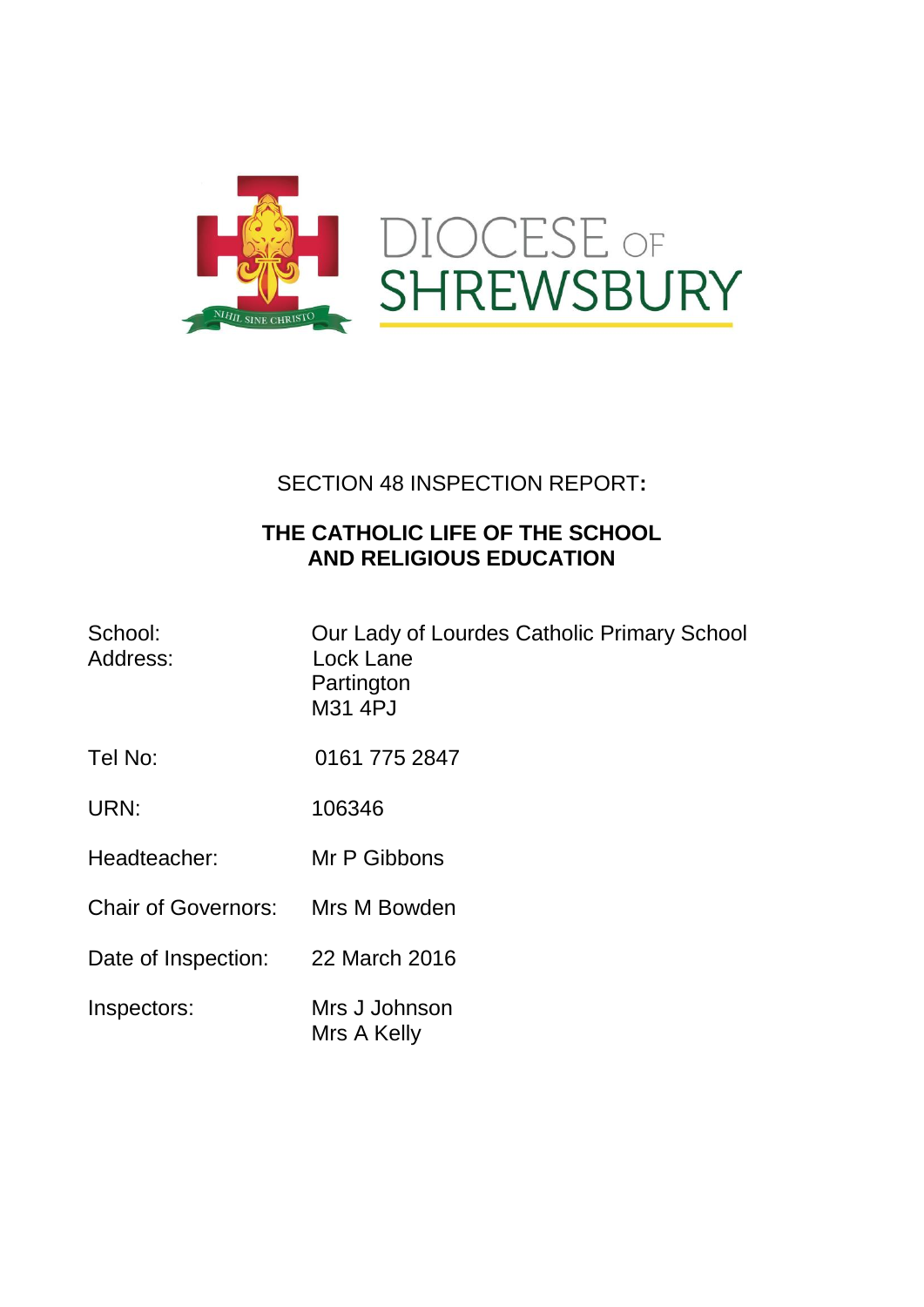

# **Our Lady of Lourdes Catholic Primary School Diocese of Shrewsbury**

*Living and sharing the message of Christ, in peace we go forward together.*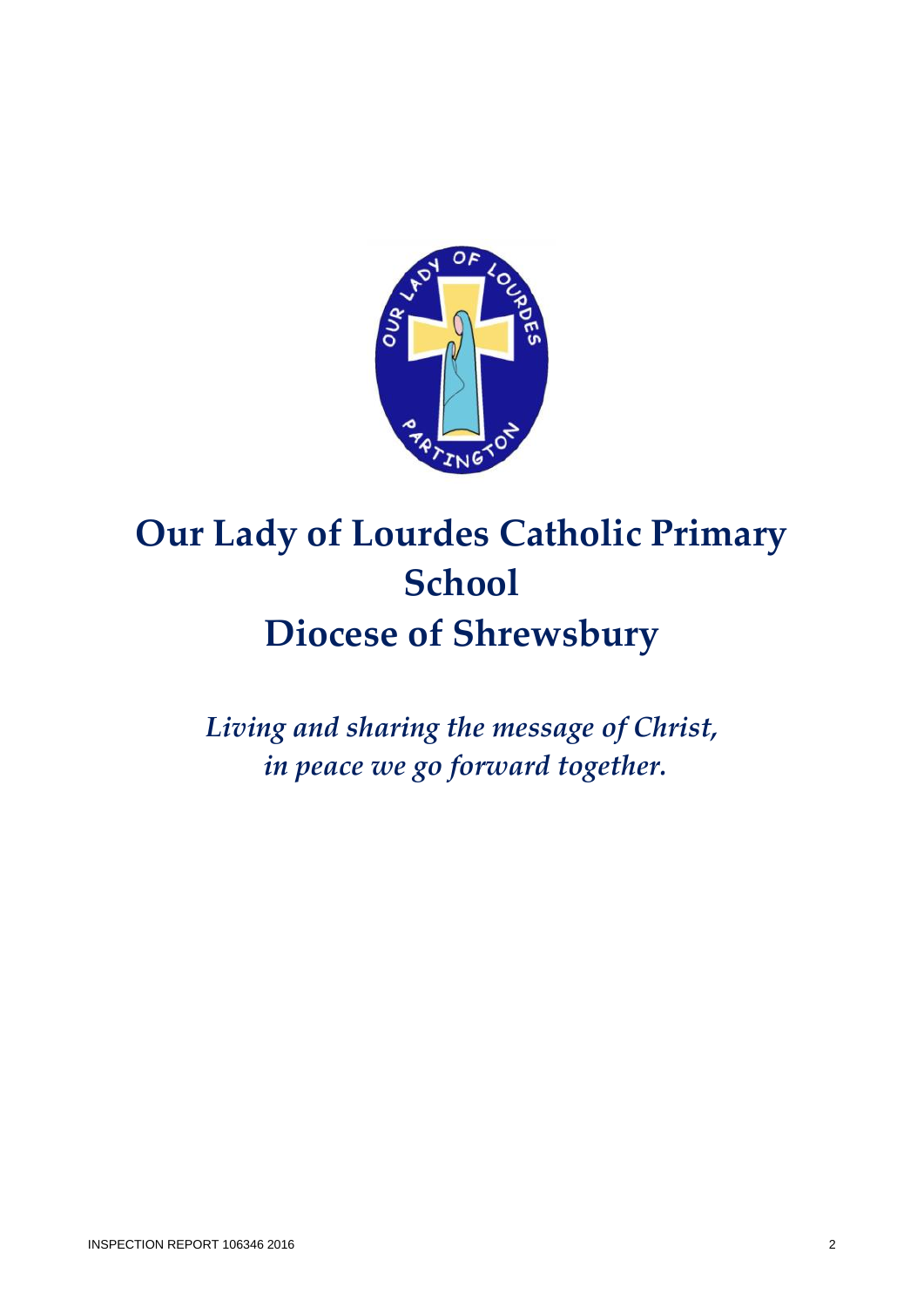# FACTUAL INFORMATION ABOUT THE SCHOOL

| Pupils                                |  |           | FS        | Y <sub>1</sub> | Y2            | Y3 | Υ4             | Y5             | Y6 | Total |
|---------------------------------------|--|-----------|-----------|----------------|---------------|----|----------------|----------------|----|-------|
|                                       |  | PT        | <b>FT</b> |                |               |    |                |                |    |       |
| Number on roll                        |  | 33        | 29        | 28             | 24            | 23 | 29             | 22             | 30 | 218   |
| Catholics on roll                     |  | 21        | 20        | 18             | 21            | 18 | 22             | 21             | 26 | 167   |
| Other Christian denomination          |  | 4         | 2         | 5              | $\mathcal{P}$ | 4  | 3              | $\Omega$       |    | 21    |
| Other faith background                |  |           |           |                | 0             |    | $\overline{2}$ | 0              |    |       |
| No stated religious affiliation       |  |           | 6         | 4              |               | 0  | $\overline{2}$ |                | 2  | 23    |
| Number of learners from ethnic groups |  | 2         | 3         | 4              | 2             |    | $\mathcal{P}$  | 2              | 2  | 18    |
|                                       |  |           |           |                |               |    |                |                |    |       |
| <b>Total on SEN Register</b>          |  | 4         | 2         | 3              | 2             | 5  | 6              | $\mathfrak{p}$ | 6  | 30    |
| <b>Total with Statements of SEN</b>   |  | $\Omega$  | 0         | $\Omega$       | ◢             |    |                |                |    | 5     |
| <b>FSM</b>                            |  | $\Omega$  |           | 5              | 6             |    | 6              | 4              | 5  | 40    |
|                                       |  |           |           |                |               |    |                |                |    |       |
| Exclusions in last academic year      |  | Permanent |           | 0              |               |    | Fixed term     |                |    | 0     |
| Index of multiple deprivation         |  |           | 0.51      |                |               |    |                |                |    |       |

|                                  |              | With reference to Year 6 - the Catholic schools to<br>which your pupils transferred |              |
|----------------------------------|--------------|-------------------------------------------------------------------------------------|--------------|
| PARISHES SERVED BY THE<br>SCHOOL |              | <b>PUPILS TRANSFER</b>                                                              |              |
| Name of Parish                   | No of Pupils | Name of School                                                                      | No of Pupils |
| Our Lady of Lourdes              | 218          | St Ambrose                                                                          |              |
|                                  |              | <b>Blessed Thomas Holford</b>                                                       |              |
|                                  |              | $l$ orato                                                                           |              |

| With reference to Year 6 - the Catholic schools to<br>which your pupils transferred |              |  |  |  |  |
|-------------------------------------------------------------------------------------|--------------|--|--|--|--|
| <b>PUPILS TRANSFER</b>                                                              |              |  |  |  |  |
| Name of School                                                                      | No of Pupils |  |  |  |  |
| St Ambrose                                                                          |              |  |  |  |  |
| <b>Blessed Thomas Holford</b>                                                       | 9            |  |  |  |  |
| Loreto                                                                              | 2            |  |  |  |  |
| <b>Broadoak</b>                                                                     | 5            |  |  |  |  |
| Lymm High                                                                           |              |  |  |  |  |
|                                                                                     |              |  |  |  |  |
|                                                                                     |              |  |  |  |  |
|                                                                                     |              |  |  |  |  |

| <b>TIME</b><br><b>EACHING</b><br><b>RE</b>             | ∼   |    | $\sqrt{4}$ | vo<br>$\overline{\phantom{0}}$ | $\sqrt{2}$           | Y4 | Y5 | Y6                 | Total |
|--------------------------------------------------------|-----|----|------------|--------------------------------|----------------------|----|----|--------------------|-------|
|                                                        | $-$ | -- |            |                                |                      |    |    |                    |       |
| Total<br>RE<br>teaching<br>time (Hours)<br>-- per week |     | -  | -          | -                              | $\sim$ $\sim$<br>ے ۔ | ت  | ت  | -<br>⌒<br>∽<br>د.ء | -     |

| <b>STAFFING</b>                               |     | <b>NAME OF SCHOOL</b>                |    |
|-----------------------------------------------|-----|--------------------------------------|----|
|                                               |     | Our Lady of Lourdes Catholic Primary |    |
| Full-time teachers                            | 9   | Published admission number           | 30 |
| Part-time teachers                            |     | Number of classes                    | 9  |
| Total full-time equivalent                    | 9.6 | Average class size KS1               | 28 |
| Support assistants                            | 10  | Average class size KS2               | 26 |
| Percentage of Catholic teachers f.t.e.        | 73% |                                      |    |
| How many teachers teach RE (P) f.t.e.         | 9.6 |                                      |    |
| Number of teachers with CCRS or equivalent    |     |                                      |    |
| Number of teachers currently undertaking CCRS |     |                                      |    |

| <b>NAME OF SCHOOL</b><br>Our Lady of Lourdes Catholic Primary |    |
|---------------------------------------------------------------|----|
| Published admission number                                    | 30 |
| Number of classes                                             |    |
| Average class size KS1                                        | 28 |
| Average class size KS2                                        |    |

# **FINANCIAL DATA**

| EXPENDITIVE(E)     | Last financial year<br>2014/2015 | <b>Current financial year</b><br>2015/2016 | Next financial year<br>2016/2017 |
|--------------------|----------------------------------|--------------------------------------------|----------------------------------|
| <b>RE</b>          | 665                              | 517                                        | 600                              |
| English            | 700                              | 700                                        | 600                              |
| <b>Mathematics</b> | 700                              | 700                                        | 600                              |
| Science            | 700                              | 700                                        | 600                              |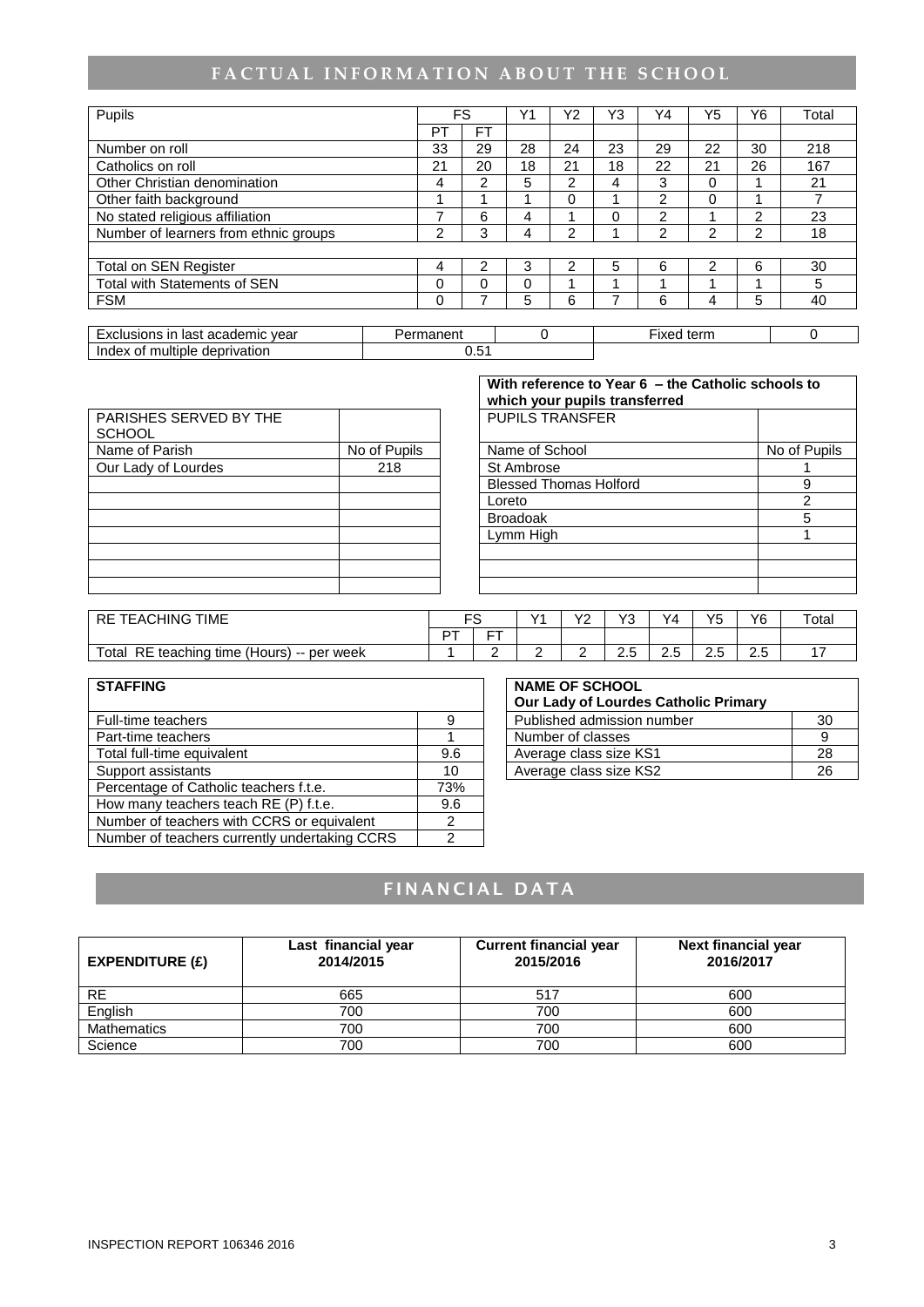| Key to judgements: Grade 1 is outstanding, grade 2 good, grade 3 | Judgement |
|------------------------------------------------------------------|-----------|
| requires improvement and grade 4 inadequate                      |           |

#### **OUTCOMES FOR PUPILS 1**

The outcomes for pupils are outstanding, thanks to consistently good teaching over time, and exceptional support for pupils, so that barriers to learning are, for the most part, removed. Pupils make very good progress, many from low starting points.

Pupils benefit from the many opportunities to experience the Catholic life of the school, including close links with the parish of Our Lady of Lourdes. For instance, on the day of the inspection, all pupils, including the nursery pupils, walked the mile to church for a beautifully prepared Lenten Prayer Trail. They participated wholeheartedly in a range of activities, supported by school staff, governors and members of the parish. At all times, pupils were reverent, listened with respect, and were exemplary in their behaviour.

Pupils know the school's Mission Statement, and were able to give examples of how it influences their behaviour and their relationships with one another. All stakeholders, including the pupils, were involved in the recent work on the school's Vision Statement.

Pupils are articulate, confident and motivated to learn in Religious Education. They enjoy a challenge and are encouraged to have a 'Growth Mindset' which is having a positive impact on their religious literacy.

The inspectors spoke to members of the school, who said that they enjoyed their learning in Religious Education because of the activities on offer within the lessons. They appreciate the Retreat Days and assemblies on special feast days that the school organises. The pupils also enjoy reading scripture and have built up anthologies of their favourite scripture passages in each class. Pupils, as young as Year 3, can find scripture passages in the Bible. Pupils work hard in lessons and can stay on task when working independently.

Pupils enjoy Collective Worship, and from Year 1 pupils 'have a go' at planning simple Acts of Collective Worship independently. By the time they reach Year 6 pupils are able to plan Acts of Worship with skill. They have a real sense of pride and ownership in these sessions.

#### **LEADERS AND MANAGERS 2**

School leaders and managers are fully committed to the Church's Mission in education and they are rightly proud of their school. They have a sound understanding of the school's strengths and areas for development, and their self-evaluation is accurate.

The Headteacher, Deputy Headteacher and Religious Education Subject Leader are united in their ambition for the school to be the best that it can be, and to ensure that every child has access to the best possible learning opportunities in Religious Education. Staff morale is high, and all staff work extremely hard to support pupils in their learning in Religious Education. They have high expectations of their pupils.

The school's Religious Education Action Plan outlines what is to be completed in Religious Education throughout the year. The Deputy Headteacher, who is also the Assessment Leader, has prepared a simple, yet effective pupil performance tracking system for Religious Education. This means that the school can identify any pupils who are not on track to achieve expected outcomes, as well as those whose progress is falling behind, and put support in place in order for those pupils to get back on track.

The Headteacher and Religious Education Subject Leader keep governors well informed about the Catholic life of the school and about any developments in Religious Education. The Religious Education Link Governor is a frequent visitor to school. He meets with the School Council on a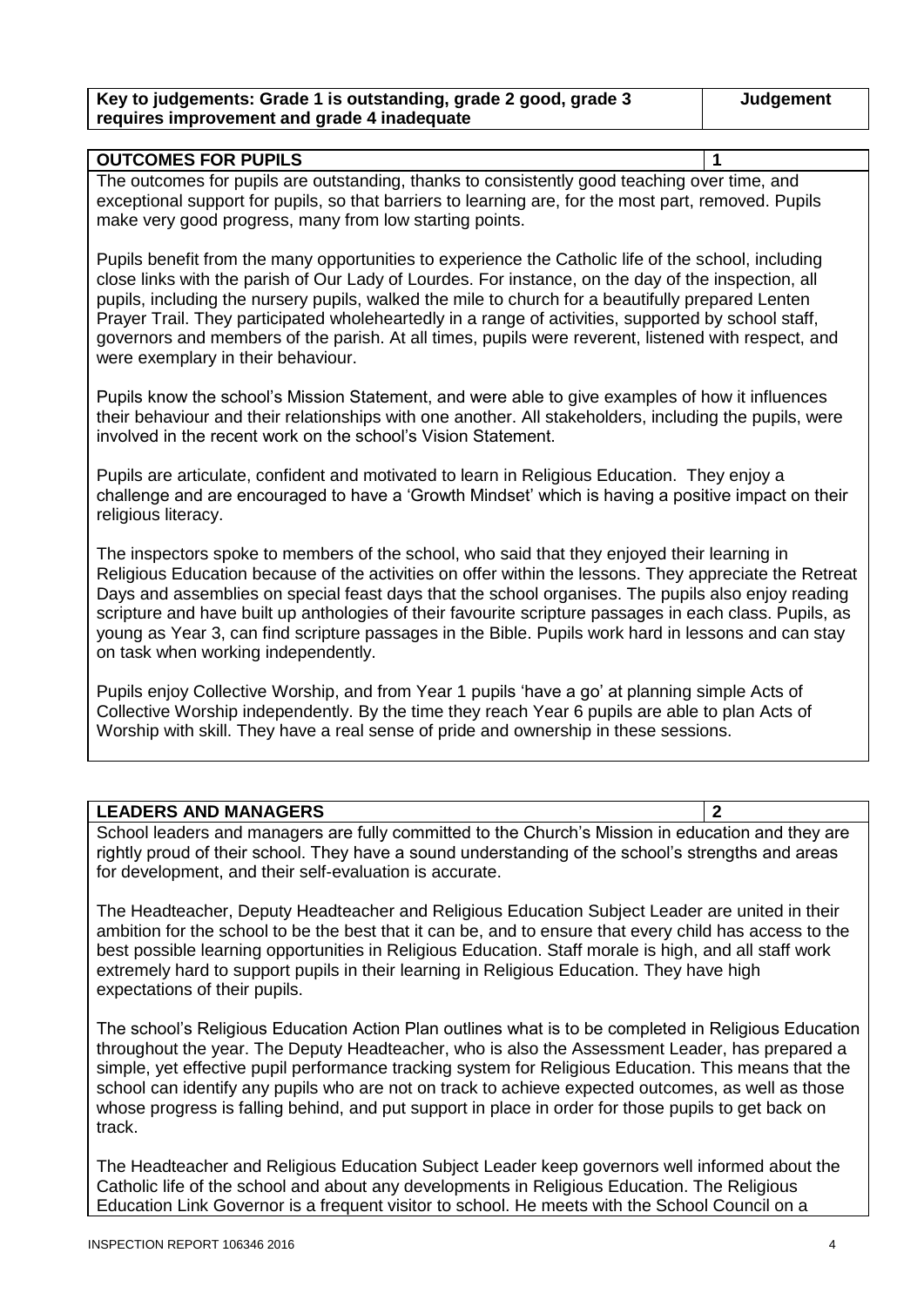regular basis to talk to them about the Catholic life of the school and about their lessons in Religious Education. He has also introduced a Religious Subject Leader Cluster with two other local Catholic schools, and this is proving to be effective in sharing best practice. A 'Cluster Mass' is celebrated annually for staff and a shared professional development training day is planned for next September. As evidenced by the support of governors at the Lenten Prayer Trail in church, governors play an active part in the prayer life of the school.

#### **PROVISION 2**

Teaching observed by the Inspectors was very effective in enabling pupils to make good progress in lessons. Teachers have a strong subject knowledge, and are well supported by skillful teaching assistants. Inspectors observed good, open questioning in all lessons. Thanks to recent professional development training, there has been a real attempt to develop creativity in Religious Education lessons and this is making learning memorable and exciting for pupils.

Marking is detailed and follows the school policy, which the pupils clearly understand. It provides guidance of how to improve but in some instances pupils have not been given sufficient time to respond. The school is also developing pupil self -assessment across the curriculum, including in Religious Education.

Pastoral care is particularly strong, and this contributes significantly to pupil outcomes. The school provides individual 1 to 1 sessions for those pupils who need support to manage their feelings, as well as two group programmes - the Pyramid Club, which builds self-esteem and self-confidence, and S.T.E.P.S, which has been devised by the school, to support pupils through difficult times in their lives using peer support. Pupils who have attended these sessions value them highly as they give them the opportunity to 'talk it out', as one pupil stated. In addition, pupils told inspectors that they make use of 'I need to know' slips. These can be put into various boxes around the school to alert staff to any issues which the pupil in question may be facing and so needs support with.

The learning environment in classes and in communal areas supports pupils' learning in Religious Education very well. Displays are linked to the Liturgical Year and to the topics in 'The Way, The Truth and The Life' Religious Education scheme of work. Staff have also created outdoor prayer gardens. Pupils in the Early Years clearly explained to inspectors how they use their outdoor reflection area. On the day of the inspection, pupils were enjoying re-enacting the events of Palm Sunday. In the main school, a garden has recently been developed for prayer and reflection. The entrance to this is through a 'Gate of Mercy' (responding to the Pope's 'Year of Mercy'). A group of pupils were keen to discuss that as it was Holy Week they were exploring the Stations of the Cross through abstract art, which was displayed both in the garden and in their classroom.

The school has worked hard to engage families by inviting them to attend the Advent and Lenten Prayer Trails in church, as well as the introduction of a 'Travelling Crib' and a 'Prayer Bear' in the Early Years. Family members are welcomed at Class Masses which are regularly held in the church. Although only a small number of parental questionnaires were returned, they indicate that parents are happy with all the school does for the pupils in its care.

Pupils display a real social conscience, and can describe ways in which the school supports local, national and international charities, such as CAFOD, NSPCC, and Cornerstones Food Bank.

The First Sacraments programme is well established, and the family sessions, led by Parish Catechists, are well attended. Two beautiful, identical displays celebrating the pupils, who are enrolled on this sacramental preparation programme, are on display in the church and in the school.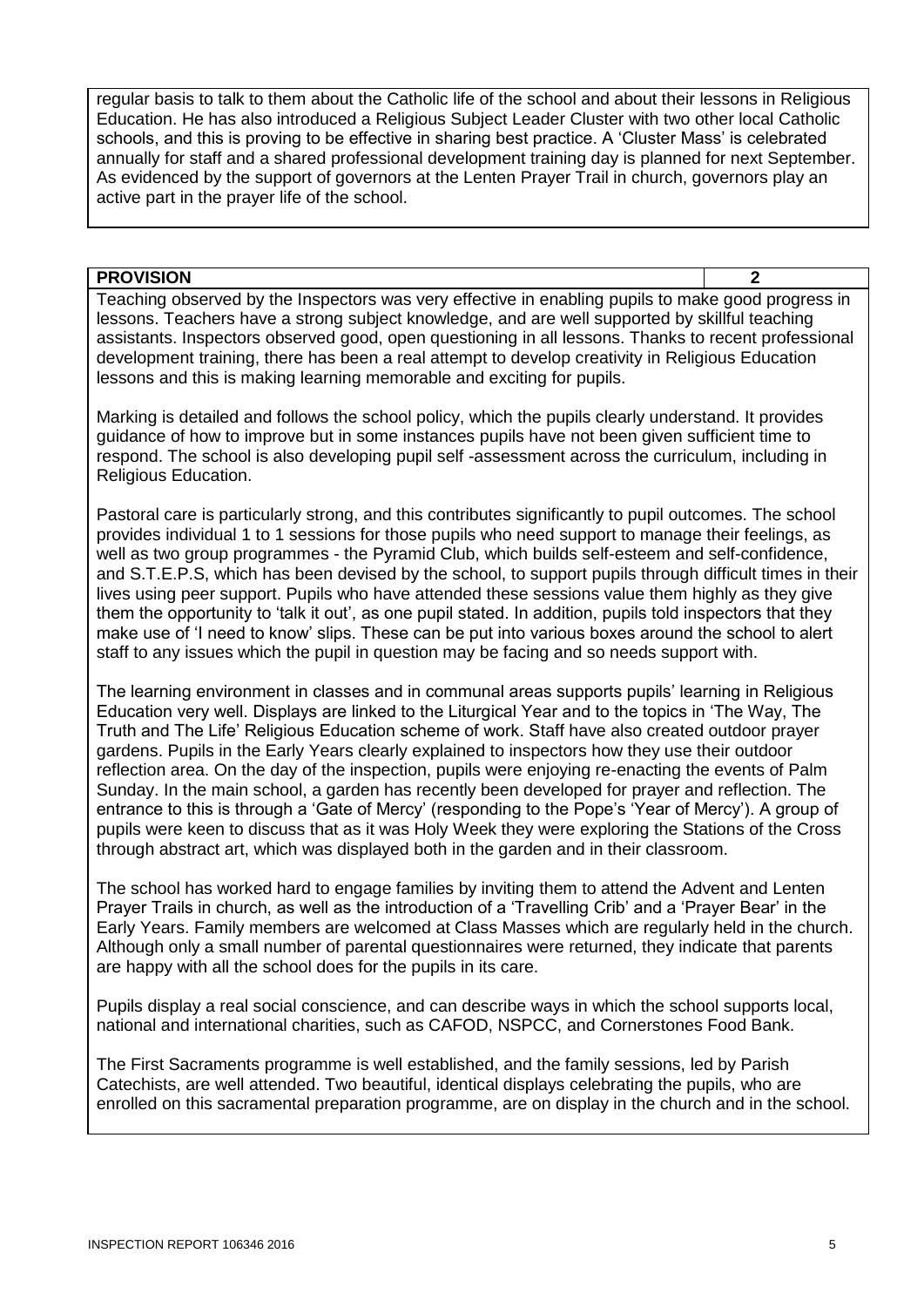|           | <b>OVERALL EFFECTIVENESS</b>                                                                                                                                                                                                                                                                                                                    | $\mathbf{2}$ |  |  |  |  |  |  |
|-----------|-------------------------------------------------------------------------------------------------------------------------------------------------------------------------------------------------------------------------------------------------------------------------------------------------------------------------------------------------|--------------|--|--|--|--|--|--|
|           | Our Lady of Lourdes is a good Catholic Primary School, with some outstanding features. The school<br>is warm and welcoming, and has very strong pastoral support systems.                                                                                                                                                                       |              |  |  |  |  |  |  |
|           | The governors and staff are committed to the Catholic mission of the school, and excellent<br>relationships exist between staff, pupils, families and the wider parish community.                                                                                                                                                               |              |  |  |  |  |  |  |
|           | The school's capacity for sustained improvement is good.                                                                                                                                                                                                                                                                                        |              |  |  |  |  |  |  |
|           | All targets from the last Inspection have been achieved.                                                                                                                                                                                                                                                                                        |              |  |  |  |  |  |  |
|           | What the school could do to improve further                                                                                                                                                                                                                                                                                                     |              |  |  |  |  |  |  |
| $\bullet$ | Further enhance the prayer life of the school through the introduction of the Angelus, following<br>the Bishop's recent request to all primary schools                                                                                                                                                                                          |              |  |  |  |  |  |  |
|           | Develop greater accuracy in assessment through in-house and cluster moderation meetings for<br>all staff                                                                                                                                                                                                                                        |              |  |  |  |  |  |  |
| $\bullet$ | Further develop the role of the Religious Education Subject Leader in supporting the vision and<br>direction of the school. In doing so, ensure the Religious Education Action Plan has focused<br>targets, with clear actions and timescales, and that the impact of actions is evaluated, with<br>outcomes used to inform further improvement |              |  |  |  |  |  |  |